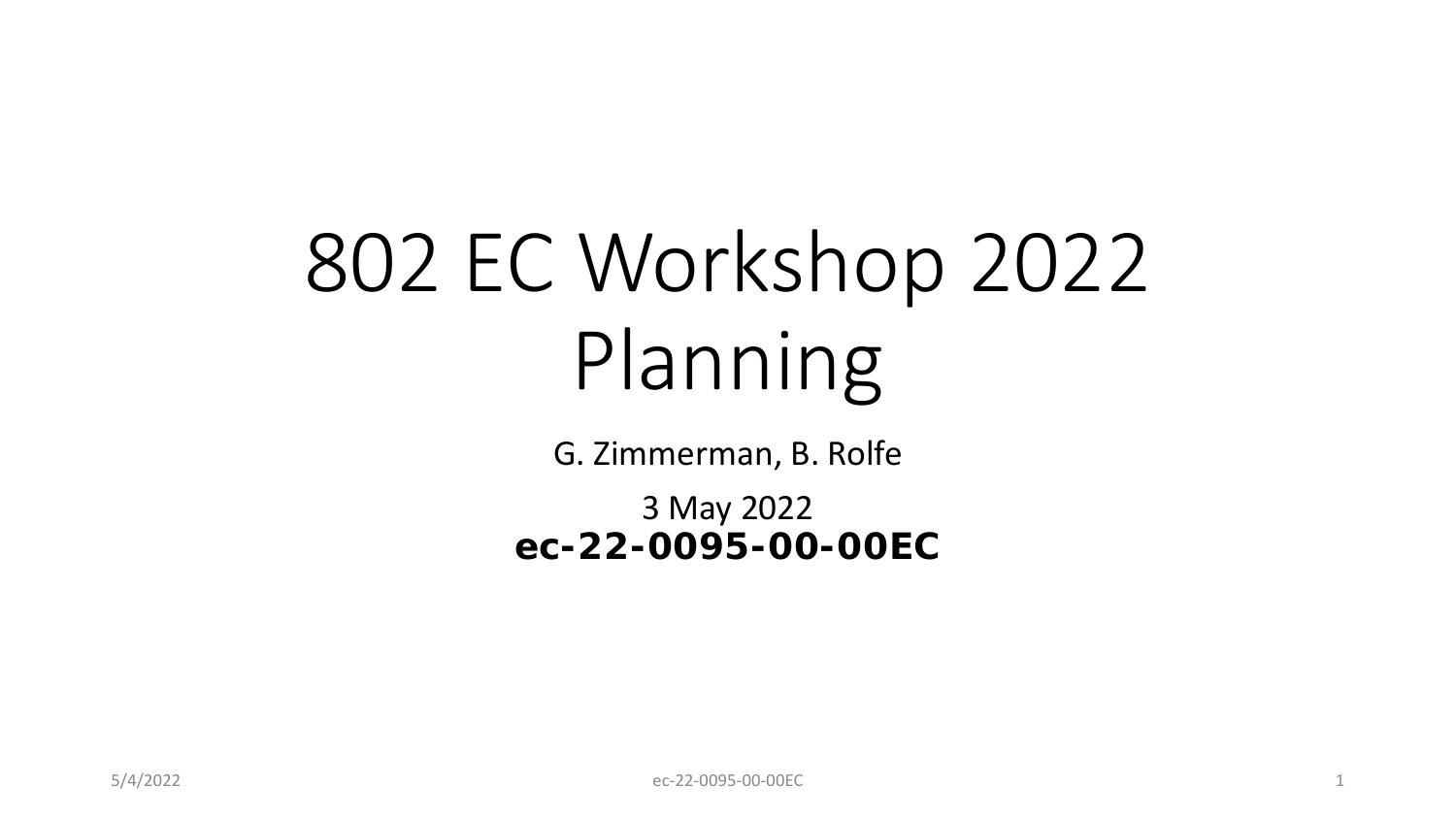### Workshop details

- Workshop to be held Saturday after July Plenary
- Workshop organizers: George Zimmerman & Ben Rolfe
- Proposed workshop subjects cover:
	- Interrelationships of 802 groups (i.e., architecture, facilitating technical interaction, and organization)
	- Procedural issues for 802 meetings in the future (i.e., how to mix virtual, hybrid, and face-to-face meetings)
- Output will be a workshop report with key findings and action recommendations
- Note these subjects are not final, input is both desired and solicited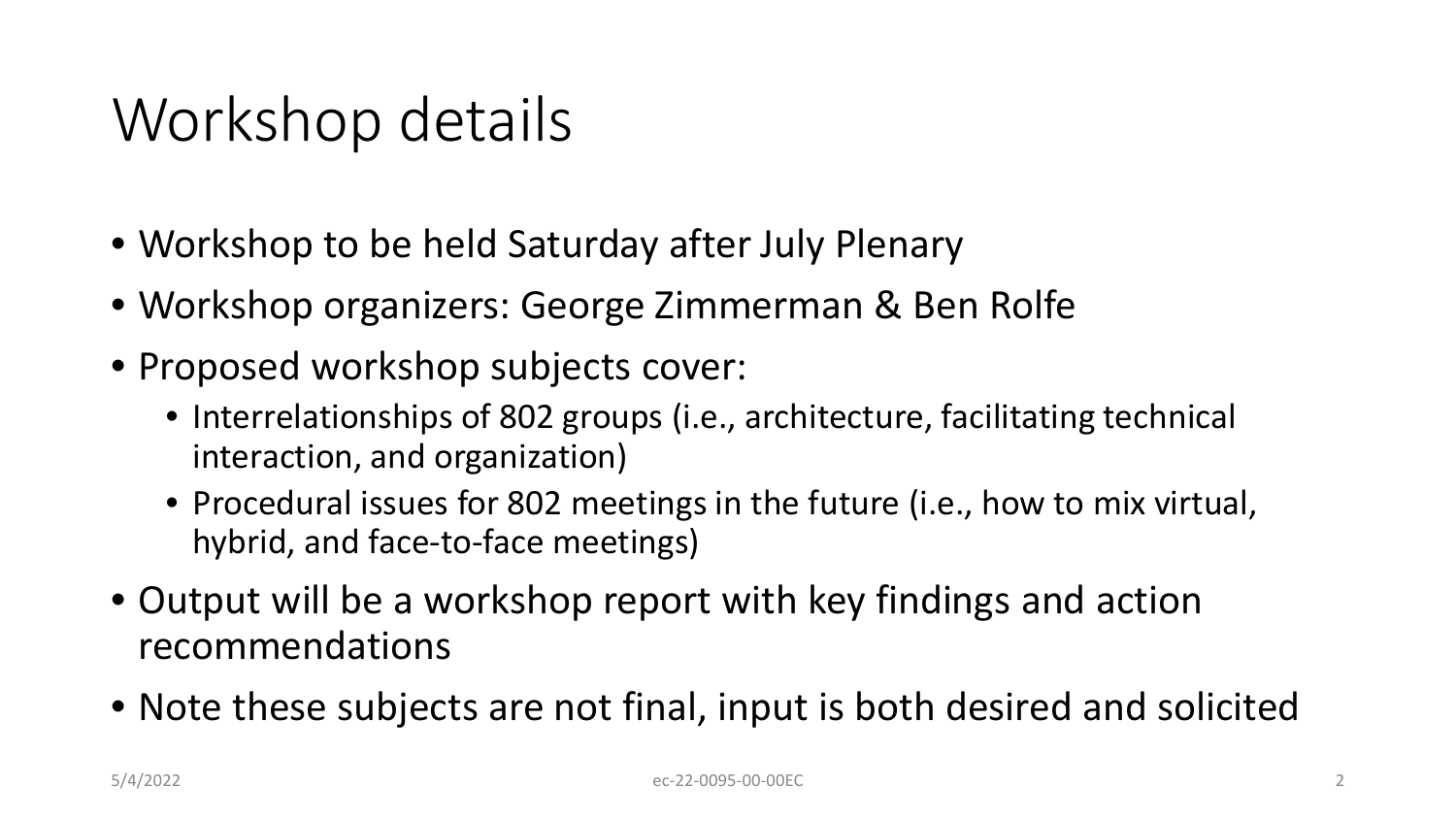## **Objectives**

- Improve 802 process
	- Maintain 802 quality
	- Maintain 802 relevance
	- Revision of CSD and process guidance refinement
- Anticipate future needs and inevitable changes
	- Organizational
	- Meeting format
	- Project management
- Attract new participants and new projects
- Identify problems to be worked
	- Known near term challenges
	- Role of virtual meetings
	- Frequency of in-person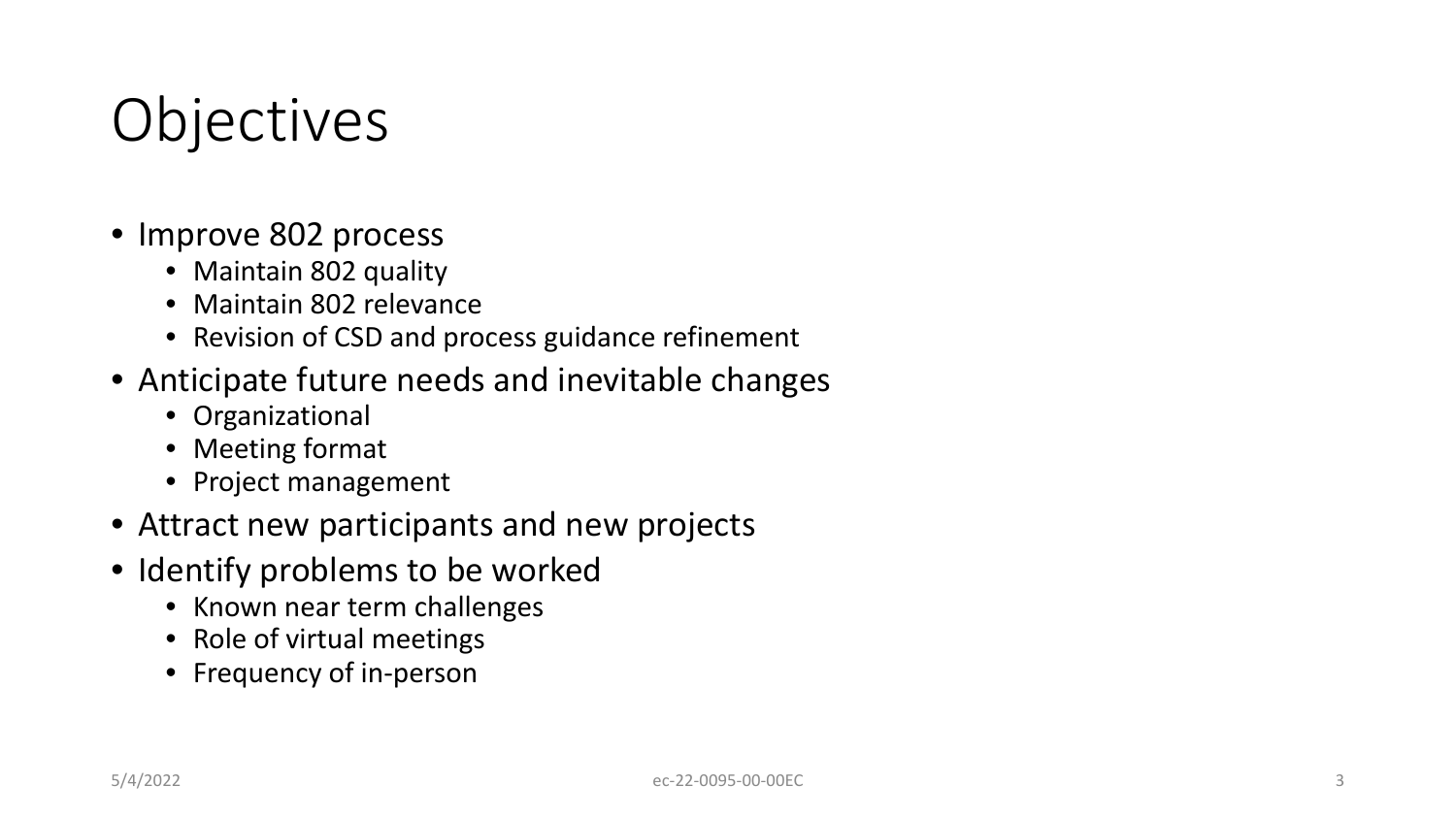### Morning topics: 802 as a whole

- 802 Architecture and Technical Coherence
	- A high-level look at the markets 802 serves and the big picture of how things fit together (wired, wireless, mobile, telecom, LAN, MAN, intrasystem …)
	- Issues and actions that have need to drive the relationship between working groups in the Standards Committee
- Future Organization of the 802 SC
	- Looking at how 802 working groups interact, how we can improve our processes, reduce overhead and what the costs and benefits are from being in one standards committee
- Improving technical exposure & collaboration
	- How to promote cross-working group thinking including impact of one standard on another, recognition of similar problems, collaborative projects, and informing each other of what we are doing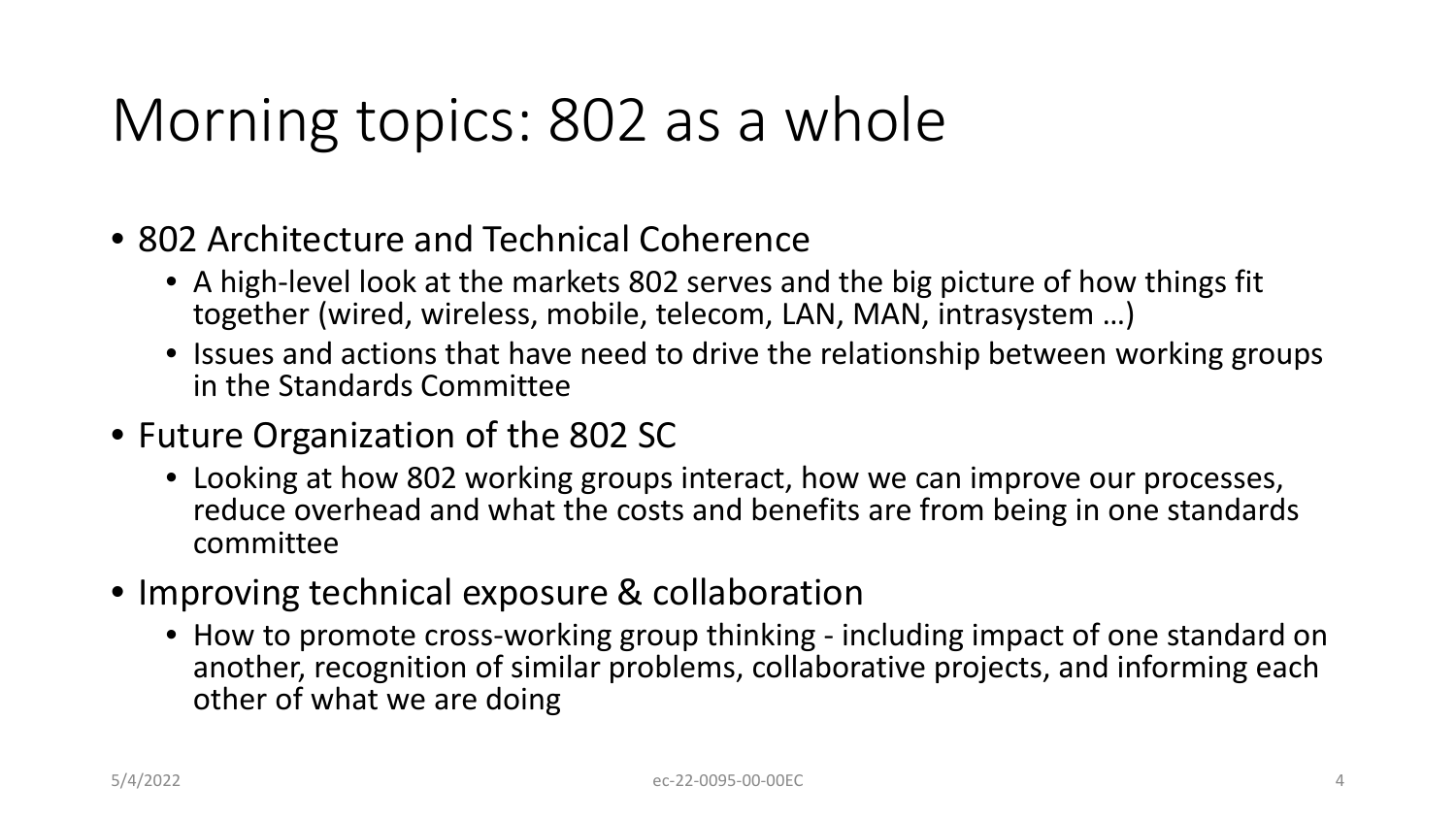### Mid-Day & Afternoon

- Mid-Day: Check-in and feedback
	- An opportunity for more free-form discussion of what went right, what notso-right, and top-of-mind realizations from our FIRST hybrid meeting week
- Afternoon:
	- Discussion of possible future meeting structures for 802 plenaries
	- Discussion of timeframe and steps to take (e.g., things to experiment with) to evolve our model
	- Wrap up outlining points of agreement, points that need more work, points of action, owners and next steps